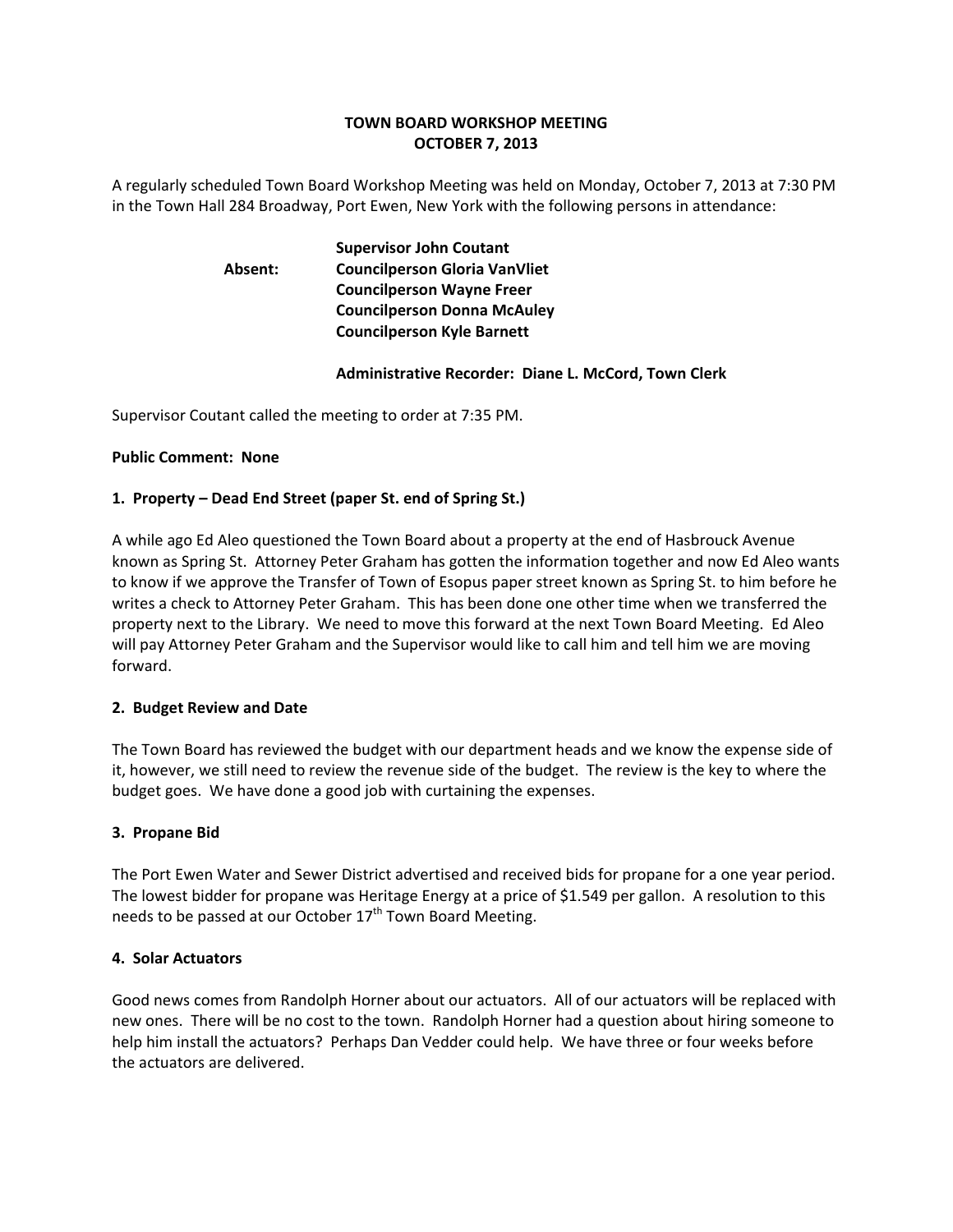# **5. Ribbon Cutting for New Diner**

The grand opening of the Port Ewen Diner will take place October 8<sup>th</sup> at 10 AM. The Supervisor wants to send flowers welcoming the new owners. The Town Board members would like to chip in for the flowers.

### **6. Hummel House – New Salem Road**

The Hummel house is closed and it will remain closed for a while. Building Inspector Tim Keefe found the problems with the porch rafters. Central Hudson found major electrical problems and turned off the power. Twenty-two people were suppose to be in the house but when closed there were over thirty people. They were moved to the Town of Ulster. The Supervisor will advise the Town of Ulster Supervisor of the problem.

### **7. Expansion of Capri Motel**

There were rumors the Capri Motel was being expanded, however, they are not. They are just replacing what already existed before the fire.

### **8. Tree on Right of Way**

Councilperson Wayne Freer asked about the tree on the right of way at Certified Marina? Supervisor Coutant had a meeting in his office with Highway Supt. Mike Cafaldo and one of his employees Derek Brown. Gavin from the tree cutting service brough his insurance certificate and met with Sharon Jones from the marina and she then gave approval to remove the tree. We still do not know if the cables have been removed from their drainage pipes.

### **9. Mower Breakdown**

Dan Vedder met with the Supervisor and they went to Shokan where the mower was purchased. The mower was in pieces on the floor. The Supervisor was able to determine what happened to the engine. Two connecting rods were found and they claimed no oil was found. After inspection the Supervisor found after looking at the crank shaft that there was no problem. When the engine was put together they did not torque one of the bolts. The manufacturer will be notified and they will have to come and inspect the damage. The company where we bought the mower stands in our corner. We saved \$2,200 for the engine repair and \$200 in labor.

### **10. Kennel Information**

Councilperson Donna McAuley has ordered the pooper scoopers as requested. She spoke with Ana who will be meeting with Brian Barnes to discuss advertising our dogs on TV. Our DCO will help.

As a point of order, Supervisor Coutant said Brian Barnes will be losing his job at Dyno Nobel. They are shutting down all labor. Brian is one of the last employees to go. Brian should be available to help with the advertising of the dogs at any time. We will ask what time would be convenient for him. Police Chief Tinti will be asked to contact his DCO about showing his dogs.